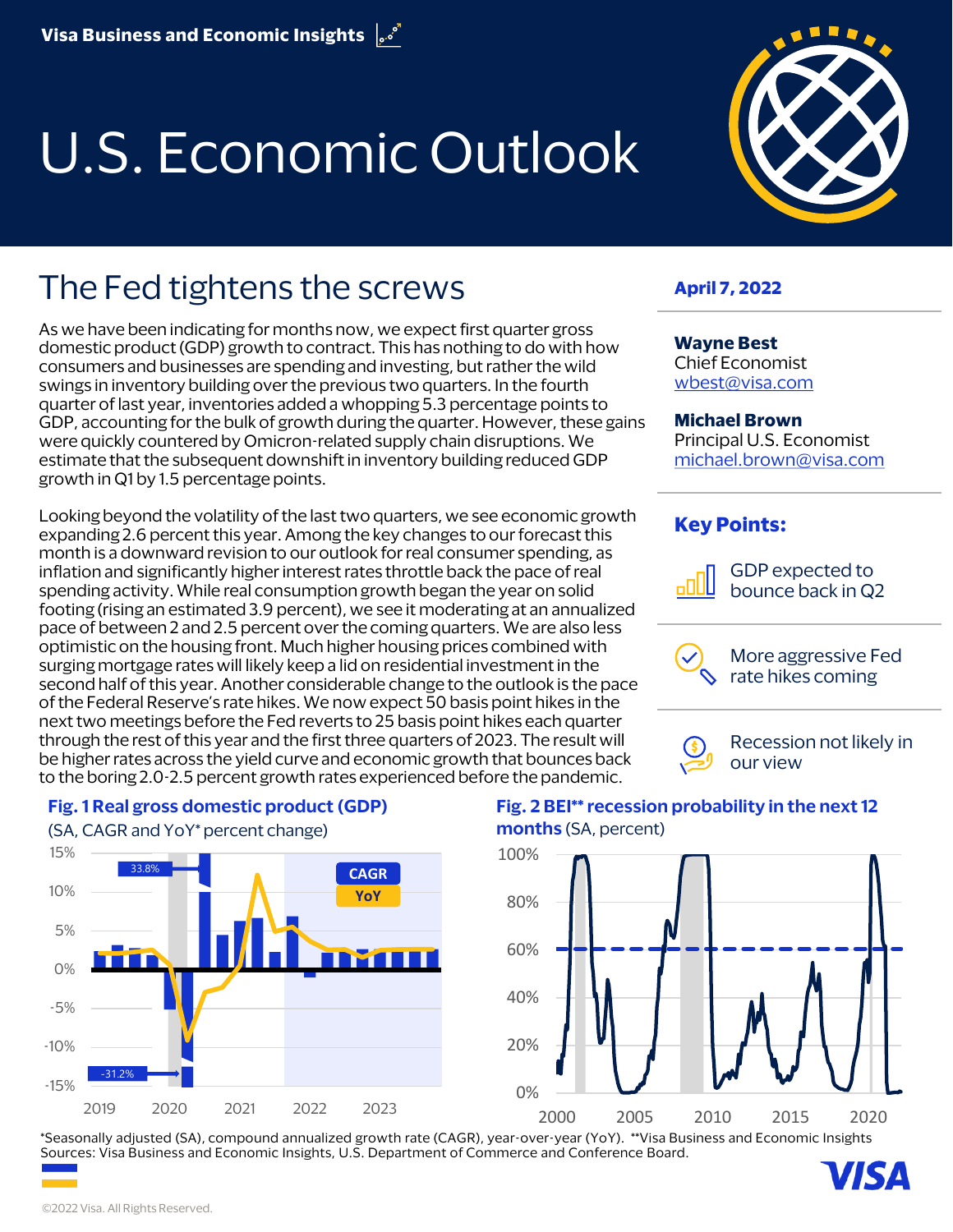# The Fed tightens the screws

#### **Inflation continues to chip away at spending**

On the surface, consumer spending looks solid. Job gains have been robust and average hourly earnings are growing to the tune of 5.6 percent on a YoY basis. Under the surface, however, signs of softness are emerging. While nominal consumer spending has held up, month-over-month gains in real (inflation-adjusted) spending have been negative for three of the last four months. Continued, elevated inflation pressures that erode consumer purchasing power remain the dominant narrative. There is reason to believe that consumer spending growth will face even more headwinds in Q2. Fiscal stimulus effects from last year will weigh on YoY income and spending growth as we lap the strong spending growth. Outside of fiscal policy changes, the Fed has begun the process of hiking interest rates, thus raising the cost of borrowing. Finally, in our view, inflation has not yet peaked, which indicates that the worst is yet to come in terms of price pressures on consumers.

In this month's outlook, inflation (as measured by the PCE deflator) is likely to top out at 6.4 percent YoY in Q2. While some categories of inflation—namely oil and home prices—are expected to moderate later this year, others, such as apartment rents and other services, will likely keep headline inflation well above the Fed's 2 percent target through the middle of next year. While we do not expect an outright contraction in consumer spending, we do expect more modest growth ahead, on par with pre-pandemic levels.

#### **Don't believe the hype**

One of the major headlines to emerge recently is the inversion of the yield curve: this occurs when the twoyear Treasury rate moves above the 10-year rate. When looking at the history, we found that while it is true that such an inversion has happened before a downturn, the track record is mixed. Since 1980, the inversion of the 10s/2s part of the yield curve has predicted 12 of the last five recessions—in other words, it raises a lot of false alarms. Rather than relying on one metric such as the yield curve, we leveraged the Conference Board's Leading Economic Index and constructed our own inhouse model. Using this index constructed of a broad range of economic and financial market variables, we see the risk of recession as less than 5 percent over the next 12 months (Fig. 2). If recessions are defined as broad-based slowdowns in economic activity, then current economic data do not support the case for recession.

#### **Risks to the outlook**

Geopolitical uncertainty poses the main risk to this month's outlook. Should a cease-fire or peace agreement be reached in Ukraine, oil and other commodity prices could stabilize faster than expected, which would add downside risk to our inflation forecast and upside risk to GDP growth. On the downside, it remains to be seen how consumers will respond to ongoing high inflation and rapidly increasing borrowing costs as the Fed hikes rates. Given the rapidly changing rate environment, we also expect greater uncertainty around business investment.

|                                             | Actual |         |        |        | Forecast |                |        |                | Actual  |        | Forecast |        |
|---------------------------------------------|--------|---------|--------|--------|----------|----------------|--------|----------------|---------|--------|----------|--------|
|                                             | 2021   |         |        |        | 2022     |                |        |                | 2020    | 2021   |          | 2023   |
|                                             | Q1     | Q2      | Q3     | Q4     | Q1       | Q <sub>2</sub> | Q3     | Q <sub>4</sub> |         |        | 2022     |        |
| Gross Domestic Product (CAGR)               | 6.3    | 6.7     | 2.3    | 6.9    | $-1.0$   | 2.2            | 2.5    | 2.7            | $-3.4$  | 5.7    | 2.6      | 2.6    |
| Personal Consumption                        | 11.4   | 12.0    | 2.0    | 2.5    | 3.9      | 2.1            | 2.4    | 2.3            | $-3.8$  | 7.9    | 3.2      | 2.3    |
| <b>Business Fixed Investment</b>            | 12.9   | 9.2     | 1.7    | 2.9    | 13.6     | 11.3           | 8.0    | 7.5            | $-5.3$  | 7.4    | 8.2      | 7.6    |
| Equipment                                   | 14.1   | 12.1    | $-2.3$ | 2.8    | 15.2     | 14.4           | 8.3    | 7.5            | $-8.3$  | 13.1   | 8.8      | 7.9    |
| Intellectual Property Products              | 15.6   | 12.5    | 9.1    | 8.9    | 9.4      | 11.5           | 9.8    | 9.1            | 2.8     | 10.0   | 9.9      | 8.8    |
| Structures                                  | 5.4    | $-3.0$  | $-4.1$ | $-8.3$ | 1.9      | 1.5            | 2.0    | 2.8            | $-12.5$ | $-8.0$ | $-1.2$   | 3.2    |
| Residential Construction                    | 13.3   | $-11.7$ | $-7.7$ | 2.2    | 4.3      | $-0.9$         | 0.4    | 0.2            | 6.8     | 9.2    | $-0.4$   | 0.6    |
| Government Purchases                        | 4.2    | $-2.0$  | 0.9    | $-2.6$ | 0.5      | 1.1            | 1.2    | 1.5            | 2.5     | 0.5    | 0.1      | 1.6    |
| Net Exports Contribution to Growth (%)      | $-1.6$ | $-0.2$  | $-1.3$ | $-0.2$ | $-2.1$   | $-0.4$         | $-0.4$ | $-0.3$         | $-0.3$  | $-1.4$ | $-1.0$   | $-0.4$ |
| Inventory Change Contribution to Growth (%) | $-2.6$ | $-1.3$  | 2.2    | 5.3    | $-1.5$   | $-0.6$         | $-0.2$ | 0.0            | $-0.5$  | 0.4    | 0.6      | $-0.1$ |
| Nominal Personal Consumption (YoY % Chg.)   | 3.9    | 20.7    | 11.7   | 12.8   | 11.7     | 9.2            | 8.8    | 7.4            | $-2.6$  | 12.1   | 9.2      | 4.6    |
| Nominal Personal Income                     | 16.1   | 1.6     | 5.3    | 7.2    | $-3.4$   | 2.9            | 2.7    | 2.7            | 6.5     | 7.4    | 1.2      | 3.8    |
| Retail Sales Ex-Autos                       | 11.6   | 28.5    | 15.8   | 18.7   | 13.0     | 7.4            | 6.4    | 4.6            | 0.3     | 18.4   | 7.7      | 2.7    |
| Consumer Price Index                        | 1.9    | 4.8     | 5.3    | 6.7    | 7.9      | 7.3            | 6.5    | 5.3            | 1.2     | 4.7    | 6.7      | 2.9    |
| Federal Funds Rate (Upper Bound)            | 0.25   | 0.25    | 0.25   | 0.25   | 0.50     | 1.50           | 1.75   | 2.00           | 0.25    | 0.25   | 1.44     | 2.56   |
| Prime Rate                                  | 3.25   | 3.25    | 3.25   | 3.25   | 3.50     | 4.50           | 4.75   | 5.00           | 3.54    | 3.25   | 4.44     | 5.56   |
| 10-Year Treasury Yield                      | 1.74   | 1.45    | 1.52   | 1.52   | 2.32     | 2.44           | 2.68   | 2.85           | 0.89    | 1.45   | 2.57     | 3.05   |

[Forecast as](https://usa.visa.com/dam/VCOM/regional/na/us/partner-with-us/economic-insights/documents/visa-economic-outlook-forecast-april-2022.xlsx) of: April 7, 2022

Interest rates presented are end of quarterrates

Note: Annual numbers represent year-over-year percent changes and annual

#### averages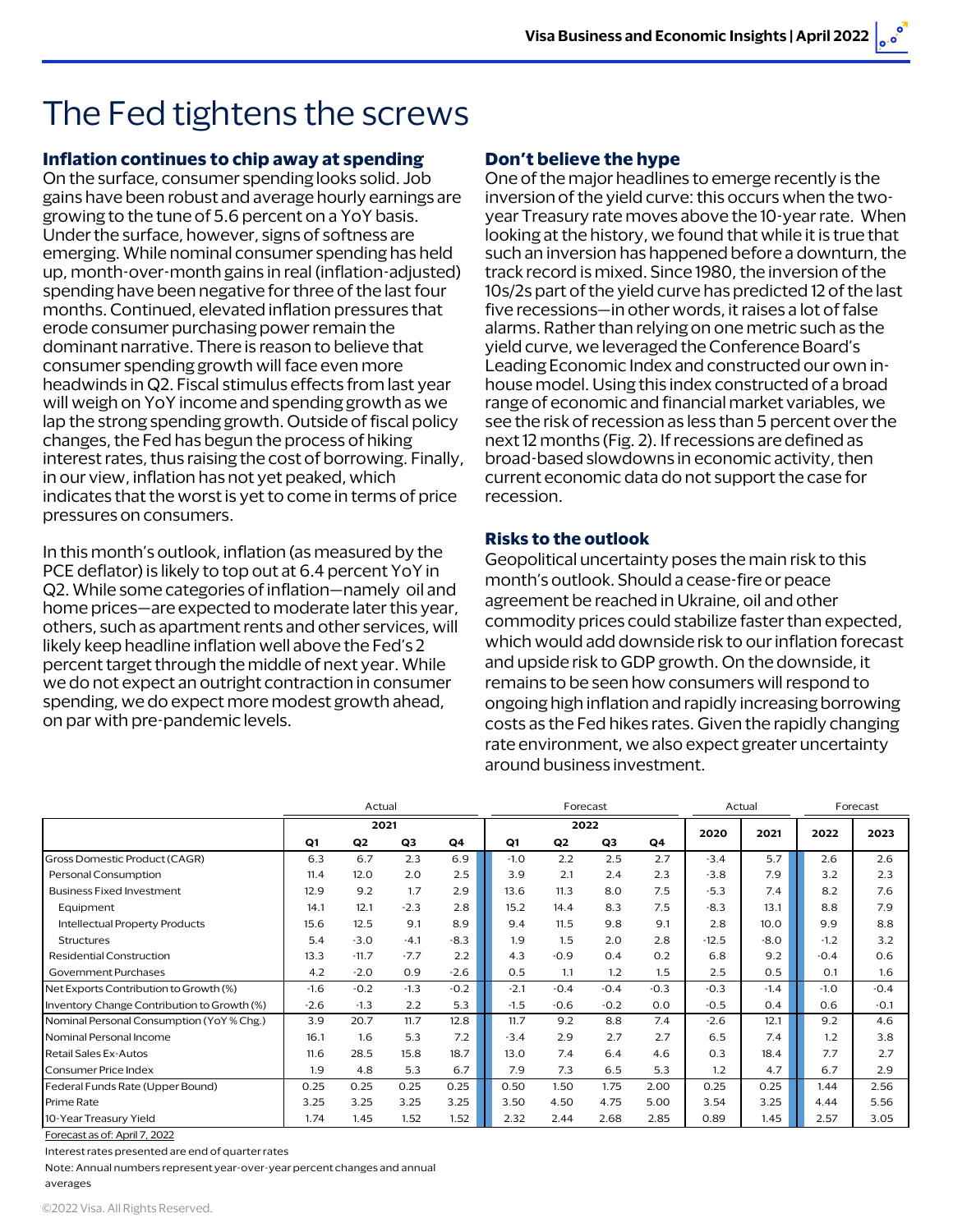### Forward Looking Statements

This report may contain forward-looking statements within the meaning of the U.S. Private Securities Litigation Reform Art of 1995. These statements are generally identified by words such as "outlook", "forecast", "projected", "could", "expects", "will" and other similar expressions. Examples of such forward-looking statements include, but are not limited to, statement we make about Visa's business, economic outlooks, population expansion and analyses. All statements other than statements of historical fact could be forwardlooking statements, which speak only as of the date they are made, are not guarantees of future performance and are subject to certain risks, uncertainties and other factors, many of which are beyond our control and are difficult to predict. We describe risks and uncertainties that could cause actual results to differ materially from those expressed in, or implied by, any of these forward-looking statements in our filings with the SEC. Expect as required by law, we do not intend to update or revise any forward-looking statements as a result of new information, future events or otherwise.

### Disclaimer

Case studies, comparisons, statistics, research and recommendations are provided "AS IS" and intended for informational purpo ses only and should not be relied upon for operational, marketing, legal, technical, tax, financial or other advice. Visa Inc. neither makes any warranty or representation as to the completeness or accuracy of the information within this document, nor assumes any liability or responsibility that may result from reliance on such information. The Information contained herein is not intended as investment or legal advice, and readers are encouraged to seek the advice of a competent professional where such advice is required.

#### **Visa Business and Economic Insights Staff**

| <b>Wayne Best, Chief Economist</b>                      | wbest@visa.com         |  |  |  |  |
|---------------------------------------------------------|------------------------|--|--|--|--|
| <b>Bruce Cundiff, Vice President, Consumer Insights</b> | bcundiff@visa.com      |  |  |  |  |
| <b>Michael Brown, Principal U.S. Economist</b>          | michael.brown@visa.com |  |  |  |  |
| Adolfo Laurenti, Principal European Economist           | laurenta@visa.com      |  |  |  |  |
| <b>Richard Lung, Principal Global Economist</b>         | rlung@visa.com         |  |  |  |  |
| <b>Glenn Maguire, Principal Asia Pacific Economist</b>  | gmaguire@visa.com      |  |  |  |  |
| <b>Mohamed Bardastani, Senior CEMEA Economist</b>       | mbardast@visa.com      |  |  |  |  |
| Jennifer Doettling, Director, Content and Editorial     | jdoettli@visa.com      |  |  |  |  |
| <b>Michael Nevski, Director, Consumer Insights</b>      | mnevski@visa.com       |  |  |  |  |
| <b>Dulguun Batbold, Global Economist</b>                | dbatbold@visa.com      |  |  |  |  |
| <b>Ben Wright, U.S. Economist</b>                       | bewright@visa.com      |  |  |  |  |
| <b>Travis Clark, U.S. Economist</b>                     | wiclark@visa.com       |  |  |  |  |
| Angelina Pascual, European Economist                    | anpascua@visa.com      |  |  |  |  |
| <b>Mariamawit Tadesse, Global Economist</b>             | mtadesse@visa.com      |  |  |  |  |
| Woon Chian Ng, Associate Asia Pacific Economist         | woonng@visa.com        |  |  |  |  |
| <b>Juliana Tang, Executive Assistant</b>                | jultang@visa.com       |  |  |  |  |
|                                                         |                        |  |  |  |  |

**For more information, please visit us at [Visa.com/Economicinsights](http://www.visa.com/EconomicInsights) or [VisaEconomicInsights@visa.com.](mailto:VisaEconomicInsights@visa.com)**